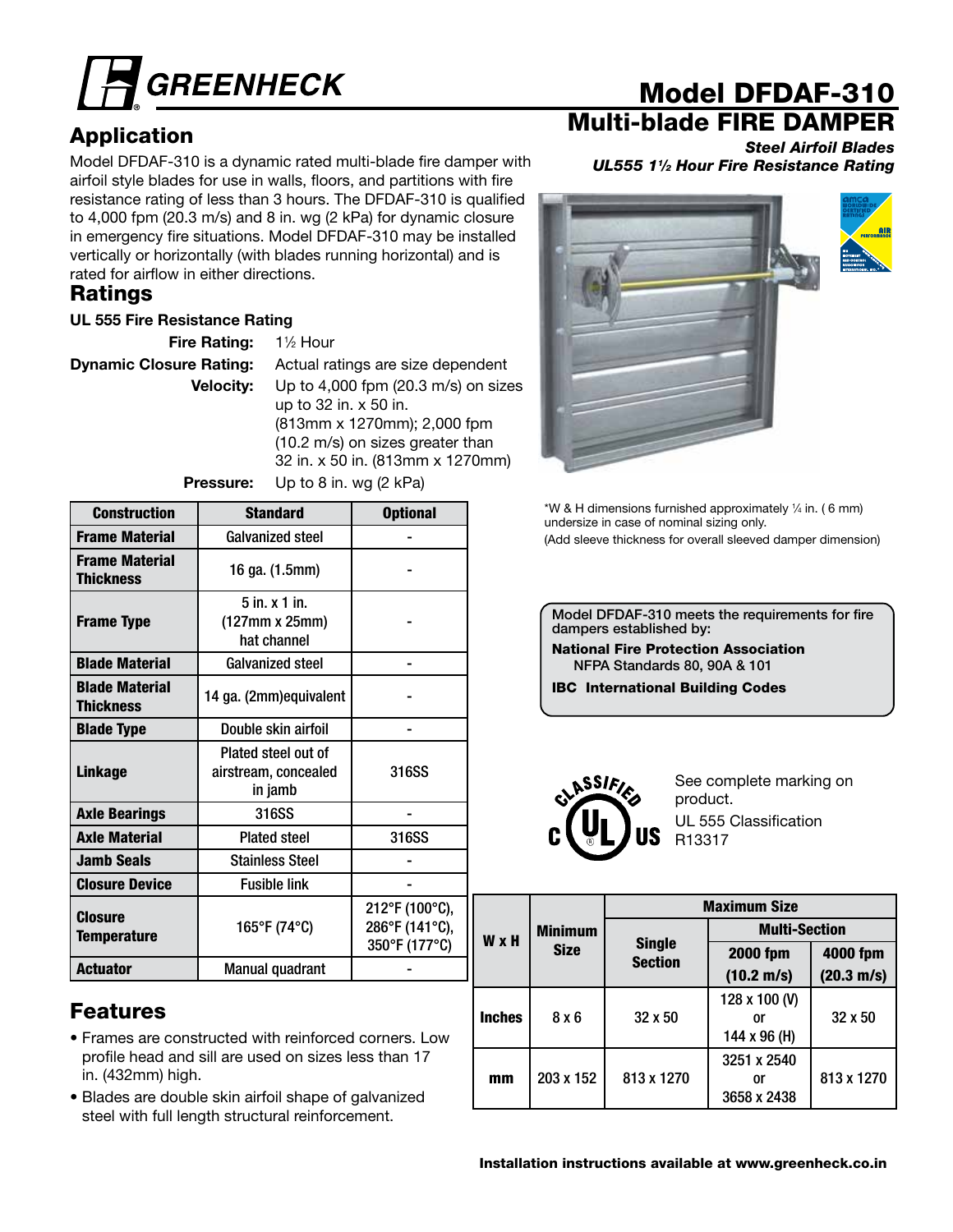# Options & Pressure Drop Data DFDAF-310

## Options available for DFDAF-310:

- Factory mounted accessories
	- Retaining angles
	- Quick connect breakaway connections
	- Slip & Drive connections
	- TDF Flange
- OCI (Open Closed Indication switches): Units will be supplied with one OCI per separately controlled section

## Pressure Drop Data

This pressure drop testing was conducted in accordance with AMCA Standard 500-D using the three configurations shown. All data has been corrected to represent standard air at a density of .075 lb/ft<sup>3</sup>(1.201 kg/m<sup>3</sup>).

Actual pressure drop found in any HVAC system is a combination of many factors. This pressure drop information along with an analysis of other system influences should be used to estimate actual pressure losses for a damper installed in a given HVAC system.

### AMCA Test Figures

Figure 5.3 Illustrates a fully ducted damper. This configuration has the lowest pressure drop of the three test configurations because entrance and exit losses are minimized by straight duct runs upstream and downstream of the damper.

Figure 5.2 Illustrates a ducted damper exhausting air into an open area. This configuration has a lower pressure drop than Figure 5.5 because entrance losses are minimized by a straight duct run upstream of the damper.

Figure 5.5 Illustrates a plenum mounted damper. This configuration has the highest pressure drop because of extremely high entrance and exit losses due to the sudden changes of area in the system.





- POC retaining angles
- Sleeves
- Transitions (R)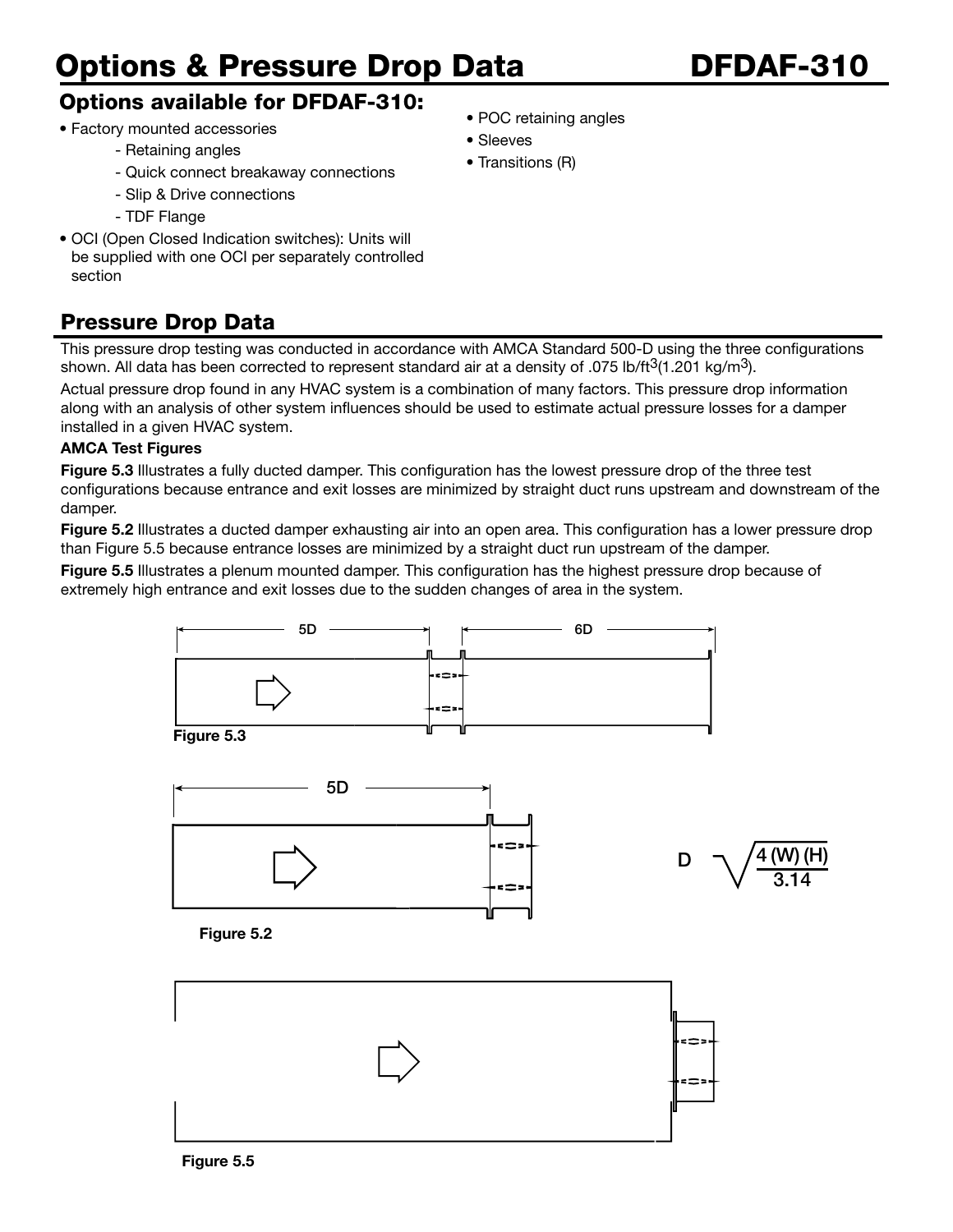# AMCA Pressure Drop DFDAF-310 Figure 5.3

### AMCA Figure 5.2



**Velocity (fpm) Pressure Drop (in. wg)**  12 in. x 12 in. (305mm x 305mm) 24 in. x 24 in. (610mm x 610mm) 36in. x 36 in. (914mm x 914mm) 12in. X 48 in. (305mm x 1219mm) 48 in. x 12 in. (1219mm x 305mm)

|          | l in. x 24 in. (610mm x 610mm) |  |
|----------|--------------------------------|--|
| Velocity | <b>Pressure Drop</b>           |  |
| (fpm)    | $(in.$ wg $)$                  |  |
| 500      | 0.01                           |  |
| 1000     | 0.06                           |  |
| 1500     | 0.12                           |  |
| 2000     | 0.22                           |  |
| 2500     | 0.34                           |  |
| 3000     | 0.49                           |  |
| 3500     | 0.67                           |  |
| 4000     | 0.87                           |  |

|         | $\left  \cdot \right $ , $\left  \cdot \right $ , $\left  \cdot \right $ , $\left  \cdot \right $ , $\left  \cdot \right $ , $\left  \cdot \right $ , $\left  \cdot \right $ , $\left  \cdot \right $ |          | 4 T III. A 4 T III. (V IVIIIIII A V IVIIIIII <i>I</i> |                 | 00111. A 00 111. 10 1 THILLA 0 1 THILLI |          |                      | $T$ $\vee$ $\cdots$ $\vee$ $\cdots$ $\cdots$ $\cdots$ |                 |
|---------|-------------------------------------------------------------------------------------------------------------------------------------------------------------------------------------------------------|----------|-------------------------------------------------------|-----------------|-----------------------------------------|----------|----------------------|-------------------------------------------------------|-----------------|
| elocity | <b>Pressure Drop</b>                                                                                                                                                                                  | Velocity | <b>Pressure Drop</b>                                  | <b>Velocity</b> | <b>Pressure Drop</b>                    | Velocity | <b>Pressure Drop</b> | <b>Velocity</b>                                       | <b>Pressure</b> |
| (fpm)   | (in. <i>wg</i> )                                                                                                                                                                                      | (fpm)    | (in. <i>wg</i> )                                      | (fpm)           | (in. <i>wg</i> )                        | (fpm)    | (in.wg)              | (fpm)                                                 | (in. w          |
| 500     | 0.03                                                                                                                                                                                                  | 500      | 0.01                                                  | 500             | 0.01                                    | 500      | 0.01                 | 500                                                   | 0.02            |
| 1000    | 0.12                                                                                                                                                                                                  | 1000     | 0.06                                                  | 1000            | 0.06                                    | 1000     | 0.05                 | 1000                                                  | 0.08            |
| 1500    | 0.26                                                                                                                                                                                                  | 1500     | 0.12                                                  | 1500            | 0.12                                    | 1500     | 0.12                 | 1500                                                  | 0.18            |
| 2000    | 0.46                                                                                                                                                                                                  | 2000     | 0.22                                                  | 2000            | 0.22                                    | 2000     | 0.21                 | 2000                                                  | 0.33            |
| 2500    | 0.72                                                                                                                                                                                                  | 2500     | 0.34                                                  | 2500            | 0.34                                    | 2500     | 0.33                 | 2500                                                  | 0.51            |
| 3000    | 1.04                                                                                                                                                                                                  | 3000     | 0.49                                                  | 3000            | 0.49                                    | 3000     | 0.48                 | 3000                                                  | 0.74            |
| 3500    | 1.41                                                                                                                                                                                                  | 3500     | 0.67                                                  | 3500            | 0.67                                    | 3500     | 0.65                 | 3500                                                  | 1.00            |
| 4000    | 1.84                                                                                                                                                                                                  | 4000     | 0.87                                                  | 4000            | 0.88                                    | 4000     | 0.85                 | 4000                                                  | 1.31            |
|         |                                                                                                                                                                                                       |          |                                                       |                 |                                         |          |                      |                                                       |                 |

|                 | IZIII. A 40 III. IJUJIIIII X IZ IYIIIIII |
|-----------------|------------------------------------------|
| <b>Velocity</b> | <b>Pressure Drop</b>                     |
| (fpm)           | $(in.$ wg $)$                            |
| 500             | 0.01                                     |
| 1000            | 0.05                                     |
| 1500            | 0.12                                     |
| 2000            | 0.21                                     |
| 2500            | 0.33                                     |
| 3000            | 0.48                                     |
| 3500            | 0.65                                     |
| 4000            | 0.85                                     |

|                   | 48 In. X 12 In. (1219mm x 305mm)      |
|-------------------|---------------------------------------|
| Velocity<br>(fpm) | <b>Pressure Drop</b><br>$(in.$ wg $)$ |
|                   |                                       |
| 500               | 0.02                                  |
| 1000              | 0.08                                  |
| 1500              | 0.18                                  |
| 2000              | 0.33                                  |
| 2500              | 0.51                                  |
| 3000              | 0.74                                  |
| 3500              | 1.00                                  |
| 4000              | 1.31                                  |

### AMCA Figure 5.3



| Velocity (fpm) | <b>Pressure Drop</b><br>(in. <i>wg</i> ) | <b>Velocity (fpm)</b> |
|----------------|------------------------------------------|-----------------------|
| 500            | 0.01                                     | 500                   |
| 1000           | 0.06                                     | 1000                  |
| 1500           | 0.13                                     | 1500                  |
| 2000           | 0.23                                     | 2000                  |
| 2500           | 0.37                                     | 2500                  |
| 3000           | 0.53                                     | 3000                  |
| 3500           | 0.73                                     | 3500                  |
| 4000           | 0.95                                     | 4000                  |

### AMCA Figure 5.5

| 12 in. x 12 in. (305mm x 305mm) |                                 | 24 in. x 24 in. (610mm x 610mm) |                                 |  | 36in. x 36 in. (914mm x 914mm) |                                  | 12in. X 48 in. (305mm x 1219mm) |                |                                 | 48 in. x 12 in. (1219mm x 305mm) |                |                                  |
|---------------------------------|---------------------------------|---------------------------------|---------------------------------|--|--------------------------------|----------------------------------|---------------------------------|----------------|---------------------------------|----------------------------------|----------------|----------------------------------|
| Velocity (fpm)                  | <b>Pressure Drop</b><br>(in.wg) | Velocity (fpm)                  | <b>Pressure Drop</b><br>(in.wg) |  | Velocity (fpm)                 | <b>Pressure Drop</b><br>(in. wg) |                                 | Velocity (fpm) | <b>Pressure Drop</b><br>(in.wq) |                                  | Velocity (fpm) | Pressure Dro<br>(in. <i>wg</i> ) |
| 500                             | 0.01                            | 500                             | 0.01                            |  | 500                            | 0.01                             |                                 | 500            | 0.01                            |                                  | 500            | 0.01                             |
| 1000                            | 0.06                            | 1000                            | 0.02                            |  | 1000                           | 0.02                             |                                 | 1000           | 0.02                            |                                  | 1000           | 0.04                             |
| 1500                            | 0.13                            | 1500                            | 0.06                            |  | 1500                           | 0.05                             |                                 | 1500           | 0.06                            |                                  | 1500           | 0.10                             |
| 2000                            | 0.23                            | 2000                            | 0.10                            |  | 2000                           | 0.09                             |                                 | 2000           | 0.10                            |                                  | 2000           | 0.18                             |
| 2500                            | 0.37                            | 2500                            | 0.16                            |  | 2500                           | 0.14                             |                                 | 2500           | 0.16                            |                                  | 2500           | 0.29                             |
| 3000                            | 0.53                            | 3000                            | 0.23                            |  | 3000                           | 0.21                             |                                 | 3000           | 0.24                            |                                  | 3000           | 0.42                             |
| 3500                            | 0.73                            | 3500                            | 0.32                            |  | 3500                           | 0.29                             |                                 | 3500           | 0.33                            |                                  | 3500           | 0.57                             |
| 4000                            | 0.95                            | 4000                            | 0.42                            |  | 4000                           | 0.38                             |                                 | 4000           | 0.43                            |                                  | 4000           | 0.74                             |
|                                 |                                 |                                 |                                 |  |                                |                                  |                                 |                |                                 |                                  |                |                                  |

| Velocity (fpm) | <b>Pressure Drop</b><br>(in. <i>wg</i> ) | <b>Velocity (fpm)</b> |
|----------------|------------------------------------------|-----------------------|
| 500            | 0.01                                     | 500                   |
| 1000           | 0.02                                     | 1000                  |
| 1500           | 0.05                                     | 1500                  |
| 2000           | 0.09                                     | 2000                  |
| 2500           | 0.14                                     | 2500                  |
| 3000           | 0.21                                     | 3000                  |
| 3500           | 0.29                                     | 3500                  |
| 4000           | 0.38                                     | 4000                  |

| Velocity (fpm) | <b>Pressure Drop</b><br>(in. <i>wg</i> ) | <b>Velocity (fpm)</b> |
|----------------|------------------------------------------|-----------------------|
| 500            | 0.01                                     | 500                   |
| 1000           | 0.02                                     | 1000                  |
| 1500           | 0.06                                     | 1500                  |
| 2000           | 0.10                                     | 2000                  |
| 2500           | 0.16                                     | 2500                  |
| 3000           | 0.24                                     | 3000                  |
| 3500           | 0.33                                     | 3500                  |
| 4000           | 0.43                                     | 4000                  |
|                |                                          |                       |

| <b>Velocity (fpm)</b> | <b>Pressure Drop</b><br>$(in.$ wg $)$ |
|-----------------------|---------------------------------------|
| 500                   | 0.01                                  |
| 1000                  | 0.04                                  |
| 1500                  | 0.10                                  |
| 2000                  | 0.18                                  |
| 2500                  | 0.29                                  |
| 3000                  | 0.42                                  |
| 3500                  | 0.57                                  |
| 4000                  | 0.74                                  |



### 12 in. x 12 in. (305mm x 305mm) 24 in. x 24 in. (610mm x 610mm) 36in. x 36 in. (914mm x 914mm) 12in. X 48 in. (305mm x 1219mm) 48 in. x 12 in. (1219mm x 305mm)

| elocity<br>(fpm) | <b>Pressure Drop</b><br>(in. <i>wg</i> ) | Velocity<br>(fpm) | <b>Pressure Drop</b><br>(in. <i>wg</i> ) | Velocity<br>(fpm) | <b>Pressure Drop</b><br>(in. <i>wg</i> ) | Velocity<br>(fpm) | <b>Pressure Drop</b><br>(in. <i>wg</i> ) | <b>Velocity</b><br>(fpm) | Pressure<br>(in. v) |
|------------------|------------------------------------------|-------------------|------------------------------------------|-------------------|------------------------------------------|-------------------|------------------------------------------|--------------------------|---------------------|
| 500              | 0.04                                     | 500               | 0.03                                     | 500               | 0.03                                     | 500               | 0.03                                     | 500                      | 0.03                |
| 1000             | 0.18                                     | 1000              | 0.13                                     | 1000              | 0.12                                     | 1000              | 0.12                                     | 1000                     | 0.14                |
| 1500             | 0.42                                     | 1500              | 0.29                                     | 1500              | 0.27                                     | 1500              | 0.27                                     | 1500                     | 0.32                |
| 2000             | 0.75                                     | 2000              | 0.52                                     | 2000              | 0.48                                     | 2000              | 0.49                                     | 2000                     | 0.57                |
| 2500             | 1.17                                     | 2500              | 0.81                                     | 2500              | 0.75                                     | 2500              | 0.77                                     | 2500                     | 0.89                |
| 3000             | 1.68                                     | 3000              | 1.17                                     | 3000              | 1.08                                     | 3000              | .11                                      | 3000                     | 1.28                |
| 3500             | 2.29                                     | 3500              | 1.60                                     | 3500              | 1.48                                     | 3500              | 1.51                                     | 3500                     | 1.75                |
| 4000             | 2.99                                     | 4000              | 2.14                                     | 4000              | 1.93                                     | 4000              | 1.97                                     | 4000                     | 2.29                |
|                  |                                          |                   |                                          |                   |                                          |                   |                                          |                          |                     |

| <b>Velocity</b><br>(fpm) | <b>Pressure Drop</b><br>$(in.$ wg $)$ |  |  |
|--------------------------|---------------------------------------|--|--|
| 500                      | 0.03                                  |  |  |
| 1000                     | 0.14                                  |  |  |
| 1500                     | 0.32                                  |  |  |
| 2000                     | 0.57                                  |  |  |
| 2500                     | 0.89                                  |  |  |
| 3000                     | 1.28                                  |  |  |
| 3500                     | 1.75                                  |  |  |
| 4000                     | 2.29                                  |  |  |



Greenheck India Private Limited certifies that the model DFDAF-310 shown herein is licensed to bear the AMCA Seal. The ratings shown are based on tests and procedures performed in accordance with AMCA Publication 511 and comply with the requirements of the AMCA Certified Ratings Programs. The AMCA Certified Ratings Seal applies to air performance ratings only.

| <b>Velocity</b><br>(fpm) | <b>Pressure Drop</b><br>(in. <i>wg</i> ) |  |  |
|--------------------------|------------------------------------------|--|--|
| 500                      | 0.04                                     |  |  |
| 1000                     | 0.18                                     |  |  |
| 1500                     | 0.42                                     |  |  |
| 2000                     | 0.75                                     |  |  |
| 2500                     | 1.17                                     |  |  |
| 3000                     | 1.68                                     |  |  |
| 3500                     | 2.29                                     |  |  |
| 4000                     | 2.99                                     |  |  |

| <b>Velocity</b><br>(fpm) | <b>Pressure Drop</b><br>$(in.$ wg $)$ |
|--------------------------|---------------------------------------|
| 500                      | 0.03                                  |
| 1000                     | 0.12                                  |
| 1500                     | 0.27                                  |
| 2000                     | 0.48                                  |
| 2500                     | 0.75                                  |
| 3000                     | 1.08                                  |
| 3500                     | 1.48                                  |
| 4000                     | 1.93                                  |
|                          |                                       |

| 4000 |  |
|------|--|
|      |  |